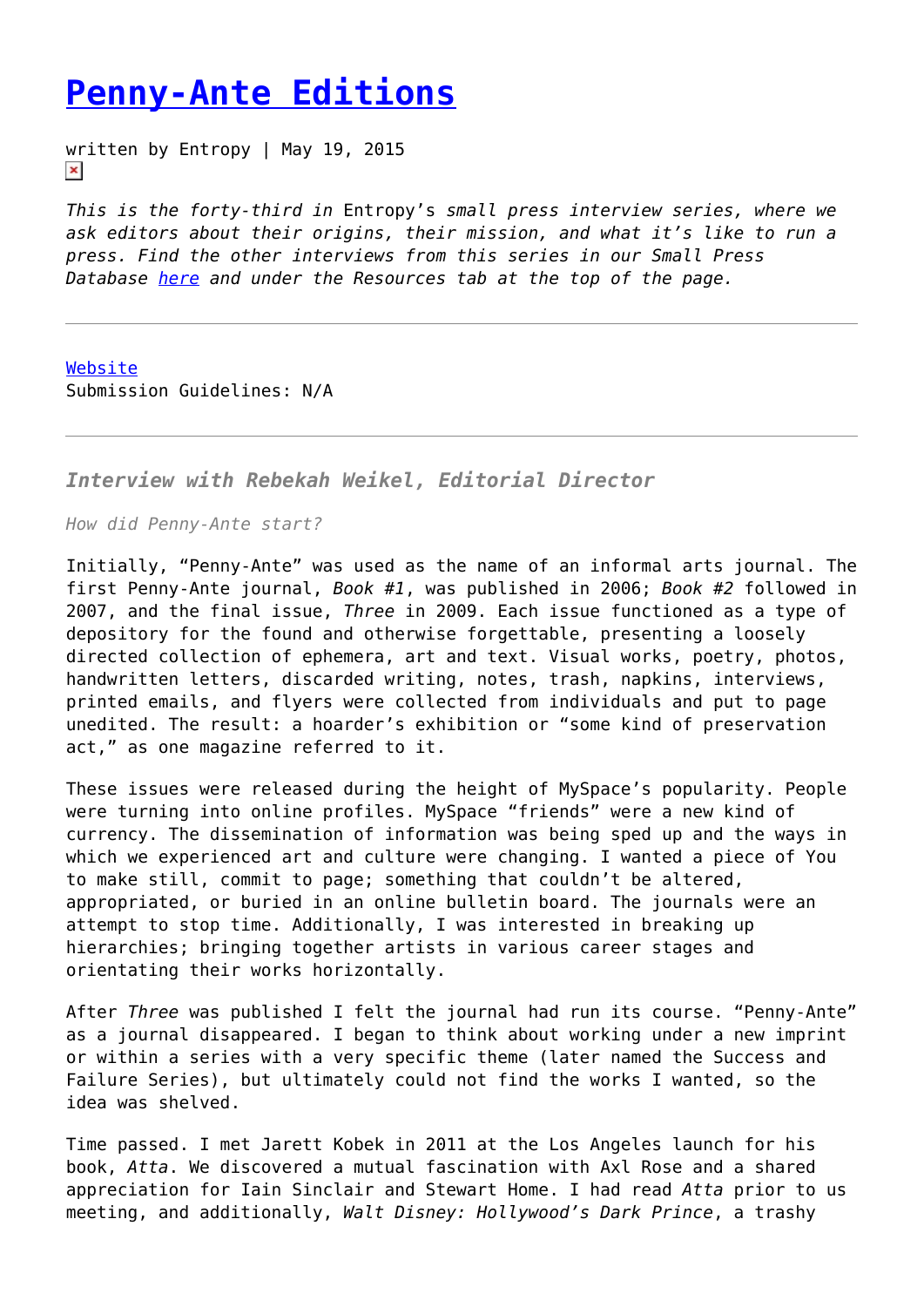Disney biography that Kobek had cited in an interview. *Walt Disney* arrived in the mail with a note from its eBay seller that said, "Nice choice!" It was a terrible book.

The evening we met, Jarett mentioned he had been reading transcriptions from celebrity sex tapes at various events and was considering a chapbook to further explore the idea. He gave me the tentative title for the project and I told him that evening I would publish it. The Success and Failure Series was launched nine months later by Penny-Ante Editions and Jarett's book—*If You Won't Read, Then Why Should I Write?—*was the first to be released in the series.

*Tell us a bit about Penny-Ante Editions. What are your influences, your aesthetic, your mission?*

Since the beginning, 2006, there's been an explicit reluctance to employ a mission statement.

Something comes to mind that resonates: In 2008, I drove to see Ian MacKaye speak at the E.P. Foster Library in Ventura. I grew up in the area and it was a library I had spent a lot of time in—a dinky place in need of new books, one without a ton of funding, in an area often overlooked by touring artists. I was genuinely thrilled to see Ventura considered by someone with a bit of a profile, so I went. I wasn't a huge Dischord Records fan growing up. I had a few Minor Threat and Fugazi albums, just like any other kid in the 90s, and I liked Tesco Vee, but other than that, the label seemed to cling too strongly to a "straight edge" identity, something I didn't really identify with.

In any case, he won me over that night. I can't say I felt completely congruent with his principles, but the man had very distinct ideas on how he wanted to run his business and life, all of which were fair enough. To get to the point though, he expressed his approach to Dischord with the phrase, "advertising without adjectives": Attempting to present the truth without too many embellishments or platitudes.

I've never wanted to outwardly define Penny-Ante beyond the obvious: "Penny-Ante is a book publisher and an art-based project company." It's fairly simple. The press acts in earnest to develop projects we feel deserve an audience. I don't think a further directive would do any service to the authors. All our authors are independent thinkers and unique personalities who speak boldly for their oeuvre; one of many reasons the press serves their efforts.

At the moment, we employ the Success and Failure Series, a series of books that takes contradiction as a recurring motif. So far the series includes works of poetry, fiction, non-fiction, and concept-driven text.

As for personal influences, there are many, but I'll keep it short and say Serpent's Tail, which had a transitional effect on my understanding of fiction; specifically, the High Risk Books series.

*Can you give us a preview of what's current and/or forthcoming from your*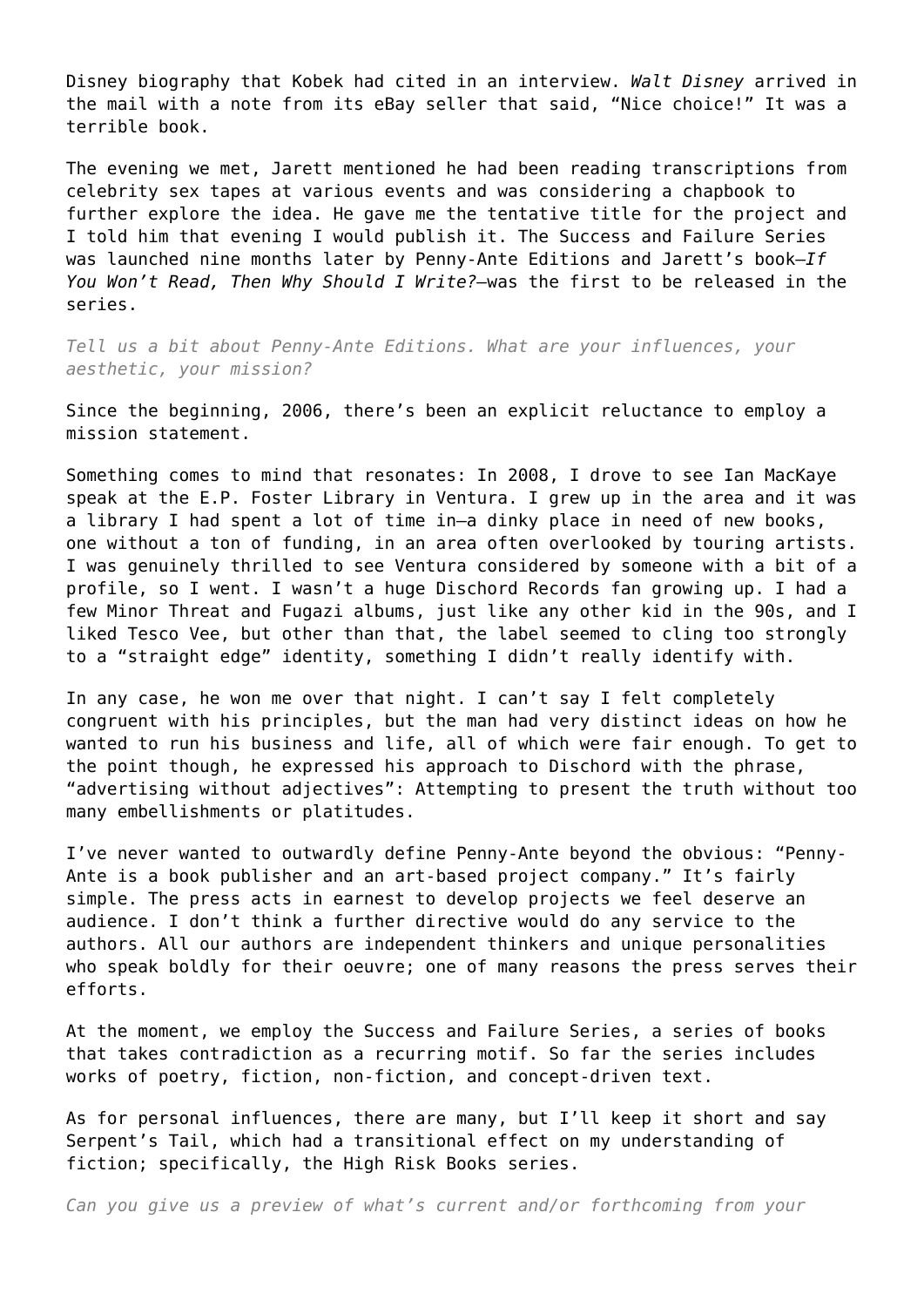*catalog, as well as what you're hoping to publish in the future?*

Lynne Tillman's spoken word LP, *What Gets Kept*, was recently released. *Motion Sickness* was pivotal for me as a teenager as it was the first work of fiction I had read by a female author and loved. My father supplied the reading material in the home, most of which was written by men in the 19th and 20th century. My early public schooling also required a list of books to be read, all written by men (aside from Harper Lee). *Motion Sickness* was a nomad's tale, but one led by a female protagonist; introspective, and flirting with different identities; erotic but aloof to men and serious relationships. This was the first contemporary female character I had come across that I wanted to become friends with.

*What Gets Kept* features excerpts from a variety of Lynne's books that I had highlighted over the years. I've often returned to Lynne's books, these sections, to remember how great writing reads.

Masha Tupitsyn's *Love Sounds* catalogue is now available, which features essays by Masha, McKenzie Wark, Bertit Fischer and others, and was designed by Andrea Evangelista. The catalogue accompanies Masha's media work, *Love Sounds*, a twenty-four hour audio installation studying love in cinema. This is the third publishing project Penny-Ante has worked on with Masha, the first being her multi-media book, *Love Dog*, and the second being its digital addendum, *Like Someone in Love*.

We're currently working on a novella by Janice Lee tentatively titled, *Reconsolidation* which is the first text I received from Janice prior to the manuscript for *Damnation*, published in 2013.

*Reconsolidation* made me weep. I haven't encountered such an elegant take on death. I had made plans to publish it, but after looking at*Damnation*, ultimately felt the work responded better to *Love Dog*. So, *Damnation* followed *Love Dog*, the two books very much having a call and response relationship in my mind. *Love Dog* is diaristic and deals with grief as it unfolds *in time*. *Damnation* is static, focuses on the tedium *of time*; grief protracted. Both books respond to film.

Penny-Ante is also continuing work with Stewart Home on a twenty-fifth anniversary edition of *Defiant Pose* to be released in 2016 and is currently working with a selection of new authors and artists on books, as well as a periodical tentatively titled *Modern Behaviors*.

As far as what Penny-Ante is seeking to publish in the future: satire, criticism, concept-driven text, and artists' books. Our process is selective. At the moment, we only publish three to four books a year and choose projects based on their relationship to the current series, but saying that, I would encourage anyone who reads this to send us a manuscript or project pitch. Our website states that we do not accept unsolicited manuscripts, but that's simply because at one stage we received proposals for new age holistic guides to living and other off-base propositions.

*What about small/independent press publishing is particularly exciting to you*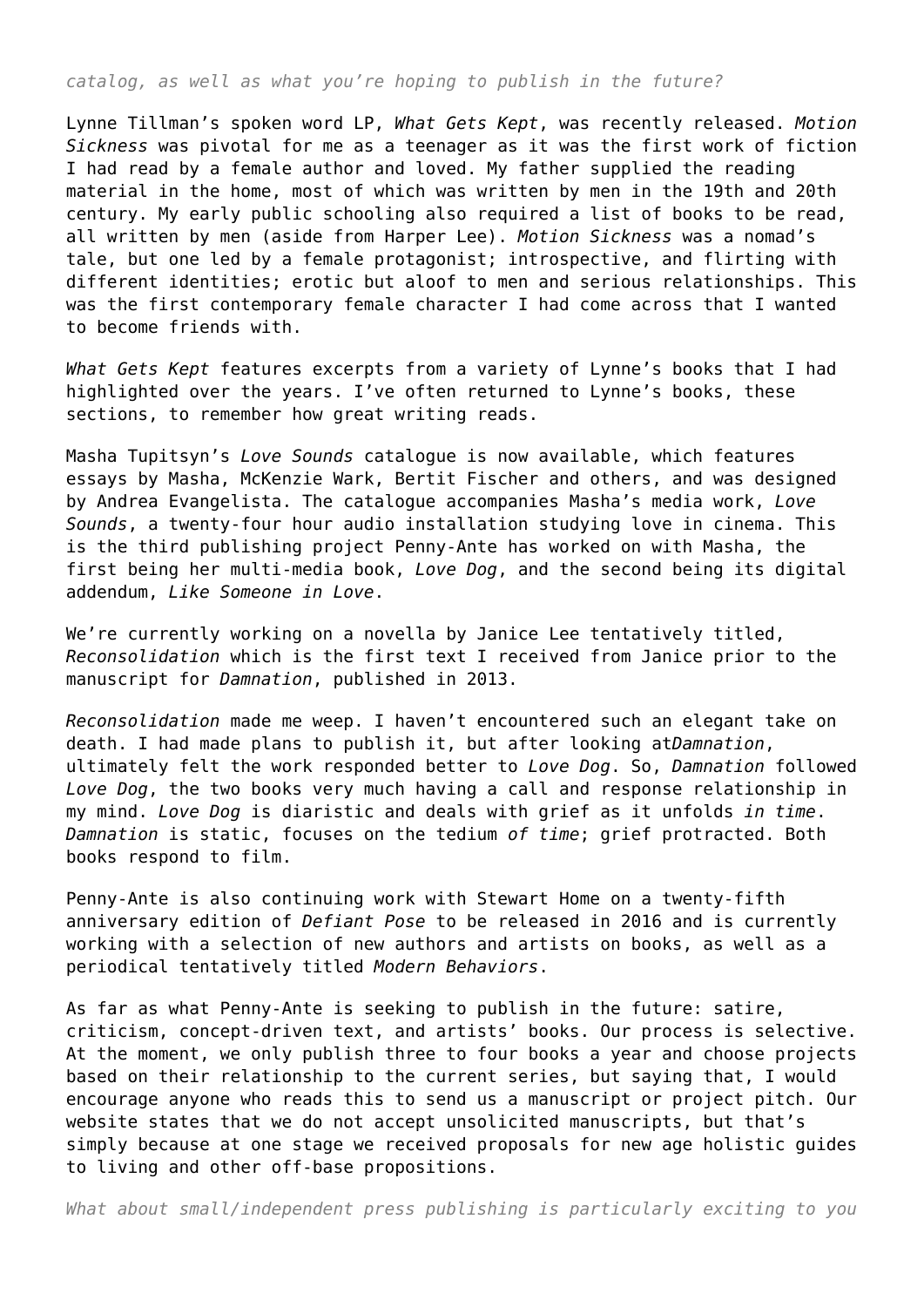## *right now?*

Mostly based in Los Angeles, nearby friends and their publishing efforts continue to be exciting. Tosh Berman is a good friend, and I love his press, TamTam Books, and it's always a happy occasion to run into Hedi, Noura or Robbie of Semiotext(e) around town. I also love Siglio, another L.A. press, though I've only met Lisa Pearson a couple times.

The process of publishing a book can be extreme, and also very insulating. It's nice to come out of your hole once in a while and see these faces and have some exchange. Anyone that has gone through the process I think can find much in common with one another. There's a common ground there no matter what you publish. You're aware of what one another are up against. That's why I root for these friends, and quite frankly, most all small publishers.

*How do you cope? There's been a lot of conversation lately about charging reading fees, printing costs, rising book costs, who should pay for what, etc. Do you have any opinions on this, and would you be willing to share any insights about the numbers at Penny-Ante?*

I personally see the costs incurred as a type of donation in support of our authors' careers and the community that's interested in their work; a community I'd like to see grow.

Penny-Ante's books do well for a small-scale operation. I'm constantly surprised and feel incredibly fortunate that the press is near funding itself. Saying that, there have been projects in need of further finance, and I am lucky to have other work in my life that has allowed the press to meet these demands.

*I'm also very interested in the name of the Success and Failure Series, the series in which most of your books are now published. What does this designation mean to you? What is it a response to?*

## $\pmb{\times}$

Tex by Beau Rice (Penny-Ante, 2014)

The series was initiated to welcome authors and artists pursuing revisionary and innovative forms to articulate an immanent response to popular culture and politics. Satirical and/or critical constructions that challenge convention, institutional thought and bureaucracy are also included.

The implications of "Success and Failure" can be unpacked differently through each unique project, while still operating as parts to a whole. I wanted to work within a series that used contradiction as a recurring motif; one that could build on itself, argue with itself; a series that could cannibalize itself or begin again.

The name "Success and Failure" implicitly acknowledges the contradictory nature behind the series. In my mind, the projects work beyond success or